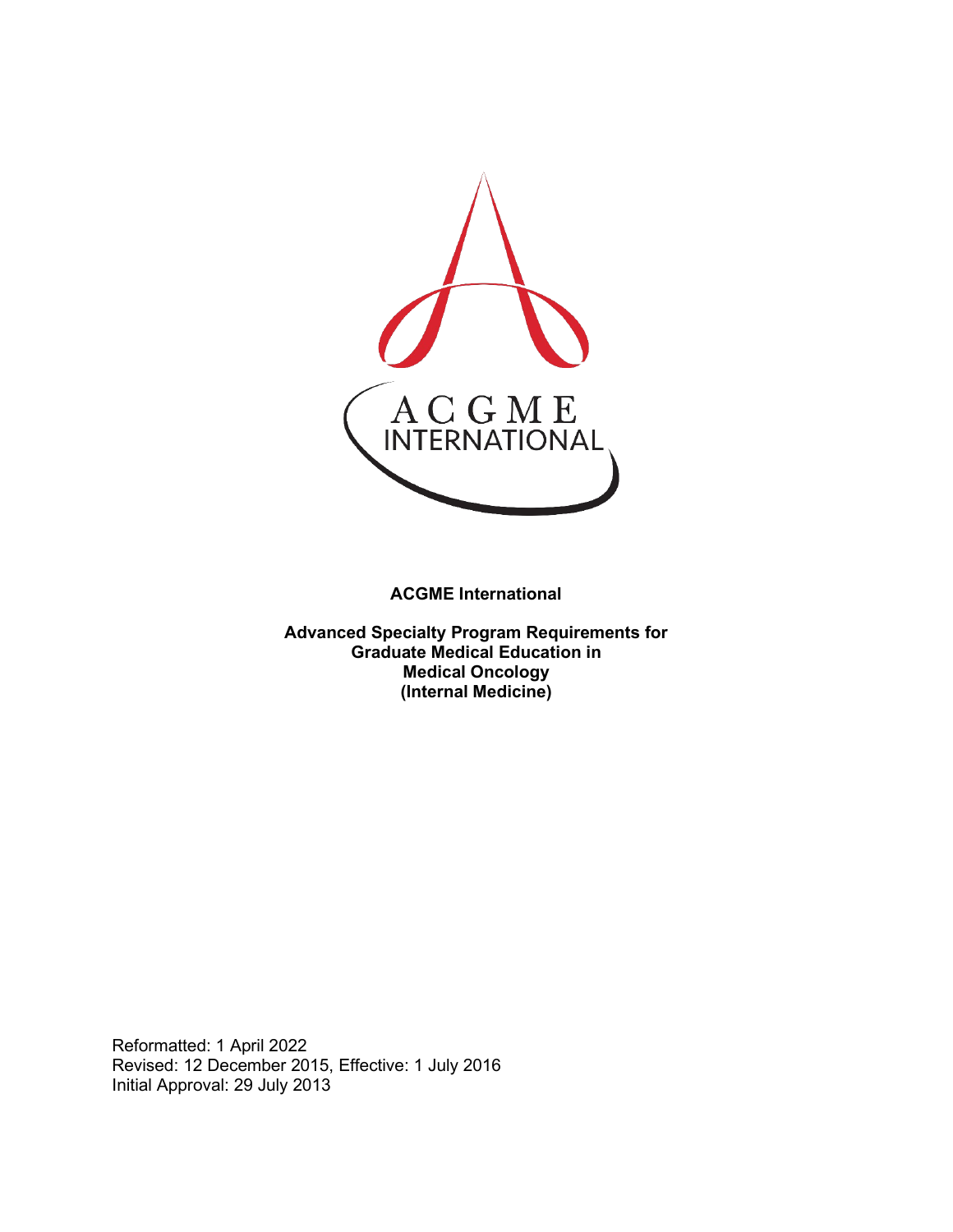### **ACGME International Specialty Program Requirements for Graduate Medical Education in Medical Oncology (Internal Medicine)**

### **Int. Introduction**

*Background and Intent: Programs must achieve and maintain Foundational Accreditation according to the ACGME-I Foundational Requirements prior to receiving Advanced Specialty Accreditation. The Advanced Specialty Requirements noted below complement the ACGME-I Foundational Requirements. For each section, the Advanced Specialty Requirements should be considered together with the Foundational Requirements.*

## **Int. I. Definition and Scope of the Specialty**

The medical specialty of medical oncology focuses on the etiology, diagnosis, prevention, and treatment of tumors (cancer).

### **Int. II. Duration of Education**

Int. II.A. The educational program in medical oncology must be 24 or 36 months in length.

### **I. Institution**

### **I.A. Sponsoring Institution**

I.A.1. A fellowship in medical oncology must function as an integral part of ACGME-I-accredited residency in internal medicine.

# **I.B. Participating Sites**

See International Foundational Requirements, Section I.B.

### **II. Program Personnel and Resources**

#### **II.A. Program Director**

See International Foundational Requirements, Section II.A.

#### **II.B. Faculty**

II.B.1. Faculty members must teach and supervise the fellows in the performance and interpretation of procedures, and this must be documented in each fellow's record, including indications, outcomes, diagnoses, and supervisor(s).

# **II.C. Other Program Personnel**

II.C.1. Clinical specialists certified in endocrinology, gastroenterology, hematology, infectious disease, nephrology, and pulmonary disease must participate in the education of fellows.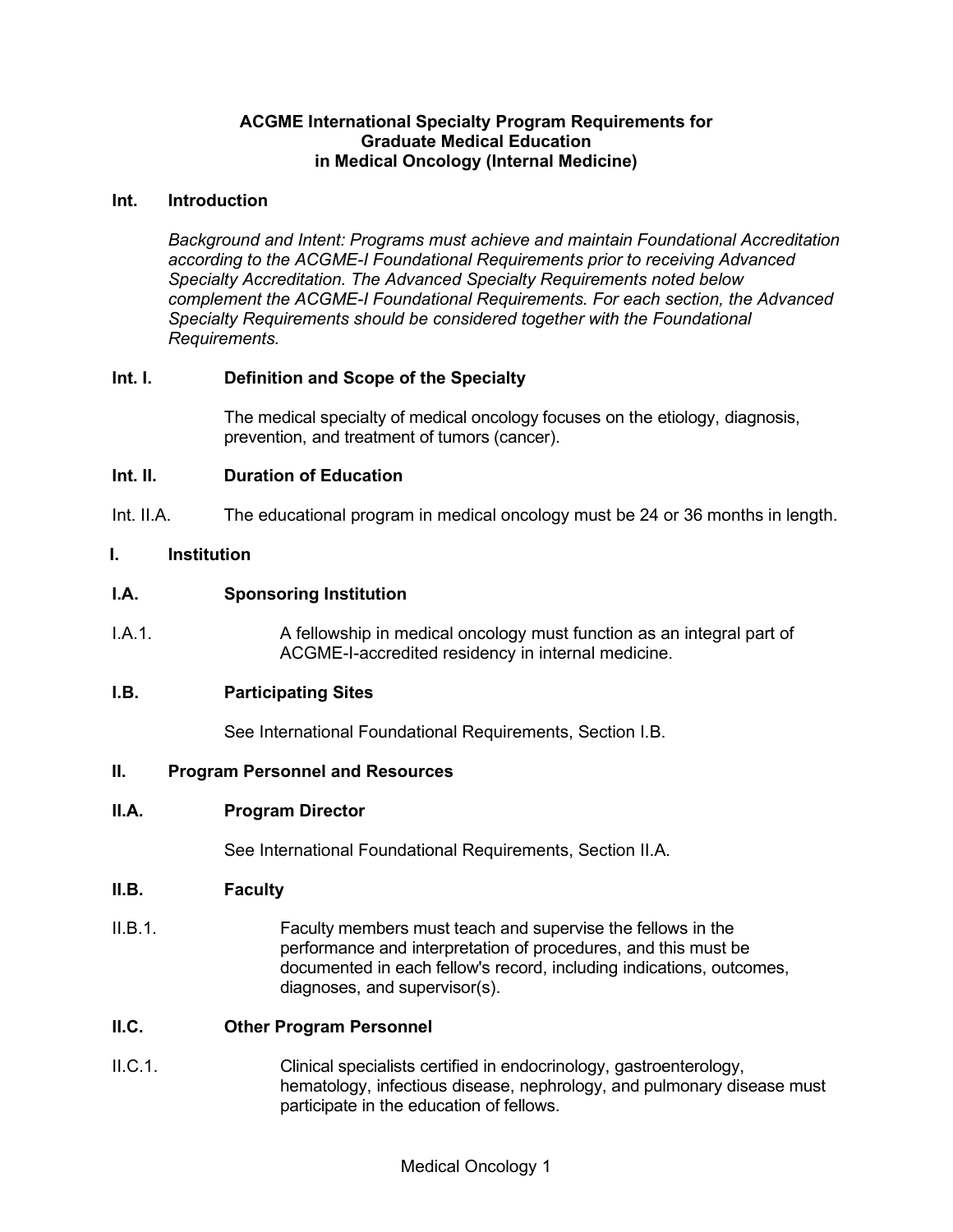| II.C.2.         | Clinical specialists, including dermatologists, gynecologists, neurological<br>surgeons, neurologists, orthopaedic surgeons, otolaryngologists, radiation<br>oncologists, and urologists must participate in the education of fellows. |
|-----------------|----------------------------------------------------------------------------------------------------------------------------------------------------------------------------------------------------------------------------------------|
| II.C.3.         | Surgeons in general surgery and surgical specialties, including those with<br>a special interest in oncology, must participate in the education of fellows.                                                                            |
| II.C.4.         | Expertise in the following disciplines should be available to the program to<br>provide multidisciplinary patient care and fellow education:                                                                                           |
| ILC.4.a)        | genetic counseling;                                                                                                                                                                                                                    |
| ILC.4.b)        | hospice and palliative care;                                                                                                                                                                                                           |
| ILC.4.c)        | oncologic nursing;                                                                                                                                                                                                                     |
| ILC.4.d)        | pain management;                                                                                                                                                                                                                       |
| ILC.4.e)        | psychiatry; and,                                                                                                                                                                                                                       |
| ILC.4.f)        | rehabilitation medicine.                                                                                                                                                                                                               |
| II.D.           | <b>Resources</b>                                                                                                                                                                                                                       |
| II.D.1.         | Laboratory and imaging services must be available, including:                                                                                                                                                                          |
| II.D.1.a)       | radiation oncology facilities;                                                                                                                                                                                                         |
| II.D.1.b        | a hematology laboratory located at the primary clinical site;                                                                                                                                                                          |
| II.D.1.c        | a specialized coagulation laboratory; and,                                                                                                                                                                                             |
| II.D.1.d        | imaging services, to include:                                                                                                                                                                                                          |
| $ILD.1.d$ $(1)$ | nuclear medicine imaging; and,                                                                                                                                                                                                         |
| $ILD.1.d$ $(2)$ | cross-sectional imaging, including computed tomography<br>(CT) and magnetic resonance imaging (MRI); and,                                                                                                                              |
| $ILD.1.d$ $(3)$ | positron emission tomography (PET) scan imaging.                                                                                                                                                                                       |
| II.D.2.         | There must be advanced pathology services, including:                                                                                                                                                                                  |
| II.D.2.a)       | blood banking;                                                                                                                                                                                                                         |
| II.D.2.b        | immunopathology; and,                                                                                                                                                                                                                  |
| II.D.2.c        | transfusion and apheresis.                                                                                                                                                                                                             |
| II.D.3.         | There must be a hematology clinical program with which fellows may<br>interact.                                                                                                                                                        |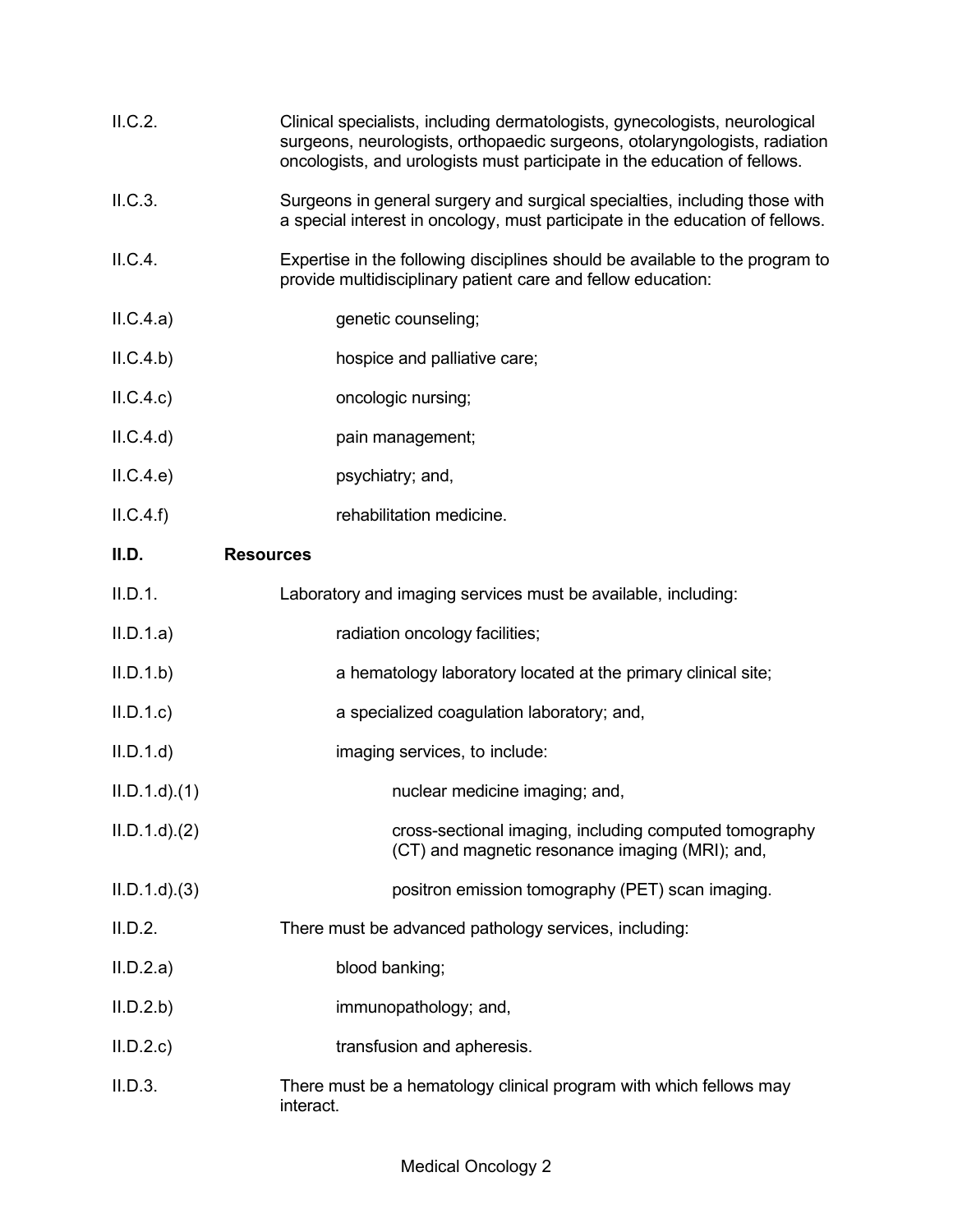### **III. Fellow Appointment**

# **III.A. Eligibility Criteria**

III.A.1. Prior to appointment in the program, fellows should have completed an ACGME-I-accredited residency program in internal medicine, or an internal medicine residency program acceptable to the Sponsoring Institution's Graduate Medical Education Committee.

#### **III.B. Number of Fellows**

See International Foundational Requirements, Section III.B.

### **IV. Specialty-Specific Educational Program**

| IV.A.           | <b>ACGME-I Competencies</b>                                                                                                                                                                                                                                                  |
|-----------------|------------------------------------------------------------------------------------------------------------------------------------------------------------------------------------------------------------------------------------------------------------------------------|
| IV.A.1.         | The program must integrate the following ACGME-I Competencies into<br>the curriculum.                                                                                                                                                                                        |
| IV.A.1.a)       | Professionalism                                                                                                                                                                                                                                                              |
| IV.A.1.a)(1)    | Fellows must demonstrate a commitment to<br>professionalism and an adherence to ethical principles.<br>Fellows must demonstrate:                                                                                                                                             |
| IV.A.1.a)(1)(a) | personal development, attitudes, and coping skills of<br>physicians who care for critically ill patients.                                                                                                                                                                    |
| IV.A.1.b)       | <b>Patient Care and Procedural Skills</b>                                                                                                                                                                                                                                    |
| IV.A.1.b)(1)    | Fellows must provide patient care that is compassionate,<br>appropriate, and effective for the treatment of health<br>problems and the promotion of health. Fellows must<br>demonstrate competence in:                                                                       |
| IV.A.1.b)(1)(a) | the practice of health promotion, disease<br>prevention, diagnosis, care, and treatment of<br>patients of each gender, from adolescence to old<br>age, during health and all stages of illness;                                                                              |
| IV.A.1.b)(1)(b) | assuming continuing responsibility for acutely and<br>chronically ill patients with medical oncology<br>disorders in both inpatient and outpatient settings,<br>as well as the natural history of their cancers, and<br>the benefits and adverse effects of their therapies; |
| IV.A.1.b)(1)(c) | prevention, evaluation, diagnosis, cancer staging,<br>and management of patients with neoplastic<br>disorders of the:                                                                                                                                                        |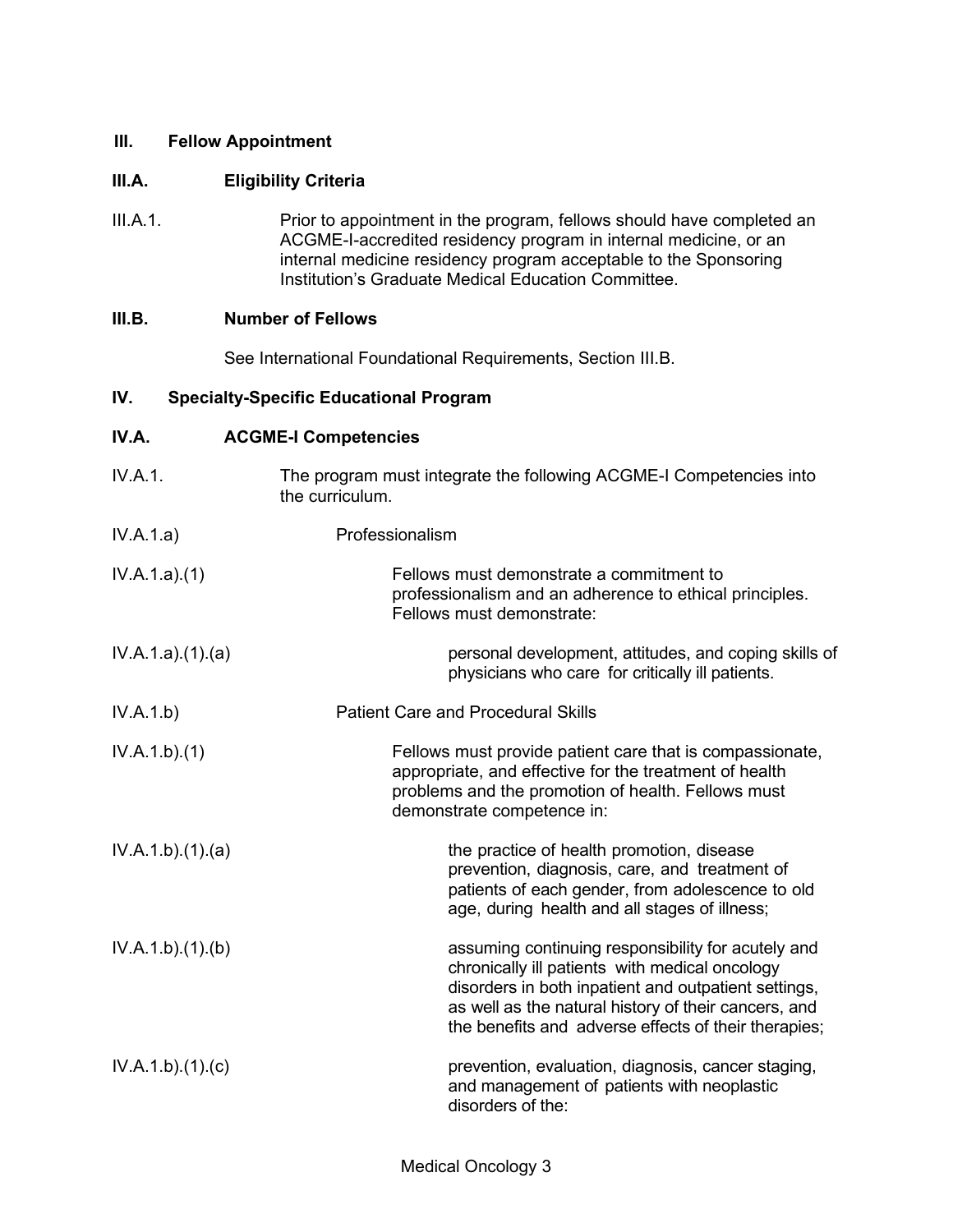| IV.A.1.b)(1).(c)(i)      | breast;                                                                                                        |
|--------------------------|----------------------------------------------------------------------------------------------------------------|
| IV.A.1.b)(1)(c)(ii)      | cancer family syndromes;                                                                                       |
| IV.A.1.b)(1)(c)(iii)     | central nervous system;                                                                                        |
| IV.A.1.b)(1)(c)(iv)      | gastrointestinal tract (esophagus, stomach,<br>colon, rectum, anus);                                           |
| IV.A.1.b)(1)(c)(v)       | genitourinary tract;                                                                                           |
| IV.A.1.b)(1)(c)(vi)      | gynecologic malignancies;                                                                                      |
| IV.A.1.b).(1).(c).(vii)  | head and neck;                                                                                                 |
| IV.A.1.b).(1).(c).(viii) | hematopoietic system;                                                                                          |
| IV.A.1.b)(1)(c)(ix)      | liver;                                                                                                         |
| IV.A.1.b)(1)(c)(x)       | lung;                                                                                                          |
| IV.A.1.b)(1)(c)(xi)      | lymphoid organs;                                                                                               |
| IV.A.1.b).(1).(c).(xii)  | pancreas;                                                                                                      |
| IV.A.1.b).(1).(c).(xiii) | skin, including melanoma;                                                                                      |
| IV.A.1.b)(1)(c)(xiv)     | testes; and,                                                                                                   |
| IV.A.1.b)(1)(c)(xv)      | thyroid and other endocrine organs, including<br>multiple endocrine neoplasia (MEN)<br>syndromes.              |
| IV.A.1.b)(1)(d)          | assessment of tumor burden (and response as<br>measured by physical and radiologic exam) and<br>tumor markers; |
| IV.A.1.b)(1)(e)          | assessment of tumor imaging by CT, MRI, PET<br>scanning, and nuclear imaging techniques;                       |
| IV.A.1.b)(1)(f)          | care and management of the geriatric patient with<br>malignancy and hematologic disorders;                     |
| IV.A.1.b)(1)(g)          | care and management of venous access devices;                                                                  |
| IV.A.1.b)(1)(h)          | care of patients with human immunodeficiency virus<br>(HIV)-related malignancies;                              |
| IV.A.1.b)(1)(i)          | correlation of clinical information with cytology,<br>histology, and immunodiagnostic imaging<br>techniques;   |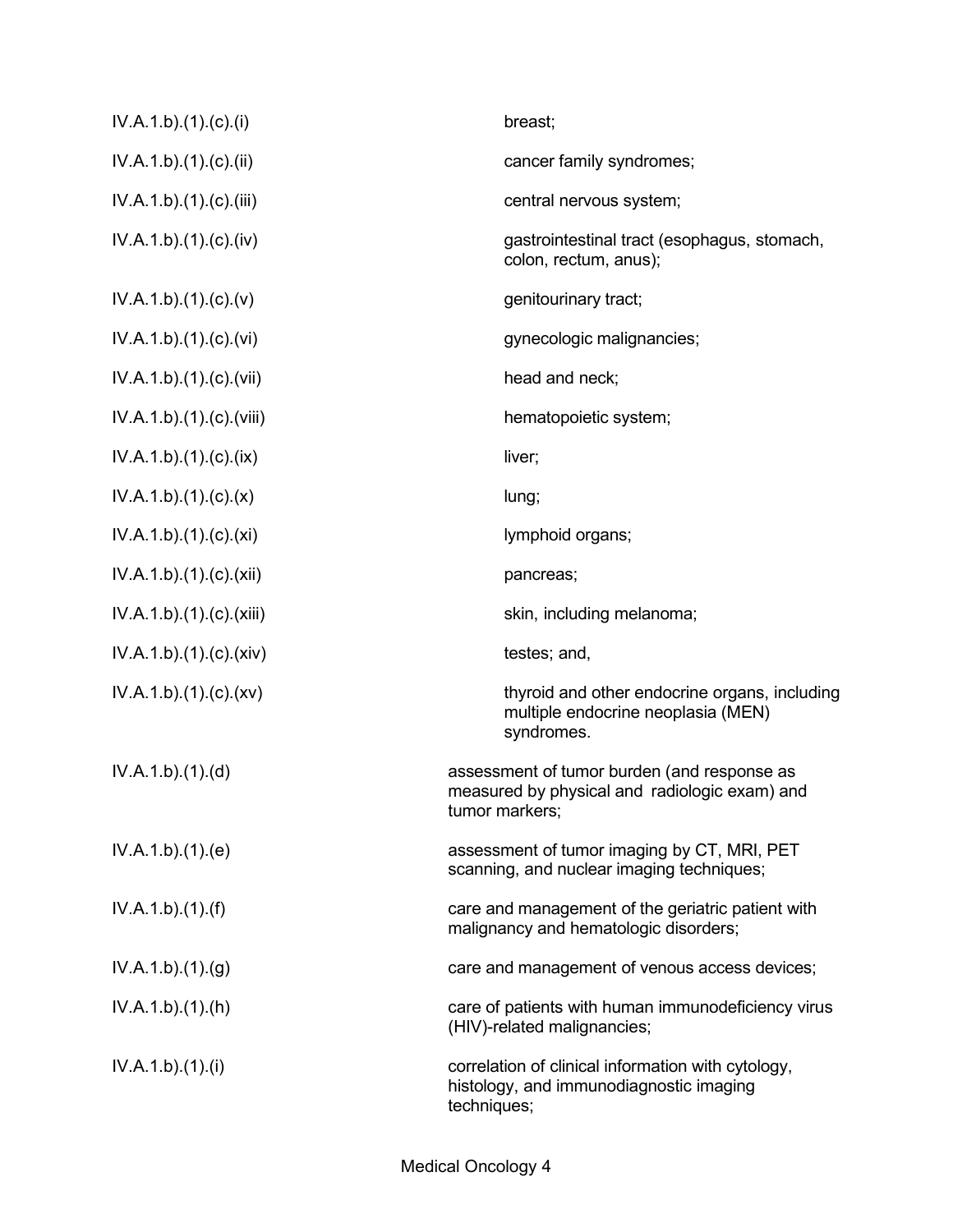| IV.A.1.b)(1)(j) | indications and application of imaging techniques in<br>patients with neoplastic disorders;                                                                                                                                 |
|-----------------|-----------------------------------------------------------------------------------------------------------------------------------------------------------------------------------------------------------------------------|
| IV.A.1.b)(1)(k) | intrathecal administration of chemotherapeutic<br>agents;                                                                                                                                                                   |
| IV.A.1.b)(1)(I) | management of pain, anxiety, and depression in<br>patients with cancer;                                                                                                                                                     |
| IV.A.1.b)(1)(m) | management of the neutropenic and the<br>immunocompromised patient;                                                                                                                                                         |
| IV.A.1.b)(1)(n) | palliative care, including hospice and home care;                                                                                                                                                                           |
| IV.A.1.b)(1)(o) | performance of bone marrow aspiration and biopsy;                                                                                                                                                                           |
| IV.A.1.b)(1)(p) | performance of lumbar puncture and interpreting<br>cerebrospinal fluid;                                                                                                                                                     |
| IV.A.1.b)(1)(q) | performance of thoracentesis, paracentesis, skin<br>and lesion biopsies;                                                                                                                                                    |
| IV.A.1.b)(1)(r) | rehabilitation and psychosocial care of patients with<br>cancer;                                                                                                                                                            |
| IV.A.1.b)(1)(s) | specific cancer prevention and screening for high-<br>risk individuals, including genetic testing;                                                                                                                          |
| IV.A.1.b)(1)(t) | treatment and diagnosis of recognition and<br>management of paraneoplastic disorders;                                                                                                                                       |
| IV.A.1.b)(1)(u) | use of chemotherapeutic agents and biological<br>products through all therapeutic routes;                                                                                                                                   |
| IV.A.1.b)(1)(v) | use of chemotherapeutic drugs, biologic products,<br>and growth factors, their mechanisms of action,<br>pharmacokinetics, clinical indications, and<br>limitations, including their effects, toxicity, and<br>interactions; |
| IV.A.1.b)(1)(w) | use of hematologic, infectious disease, and nutrition<br>support; and,                                                                                                                                                      |
| IV.A.1.b)(1)(x) | use of multi-agent chemotherapeutic protocols and<br>combined modality therapy of neoplastic disorders.                                                                                                                     |
| IV.A.1.c)       | <b>Medical Knowledge</b>                                                                                                                                                                                                    |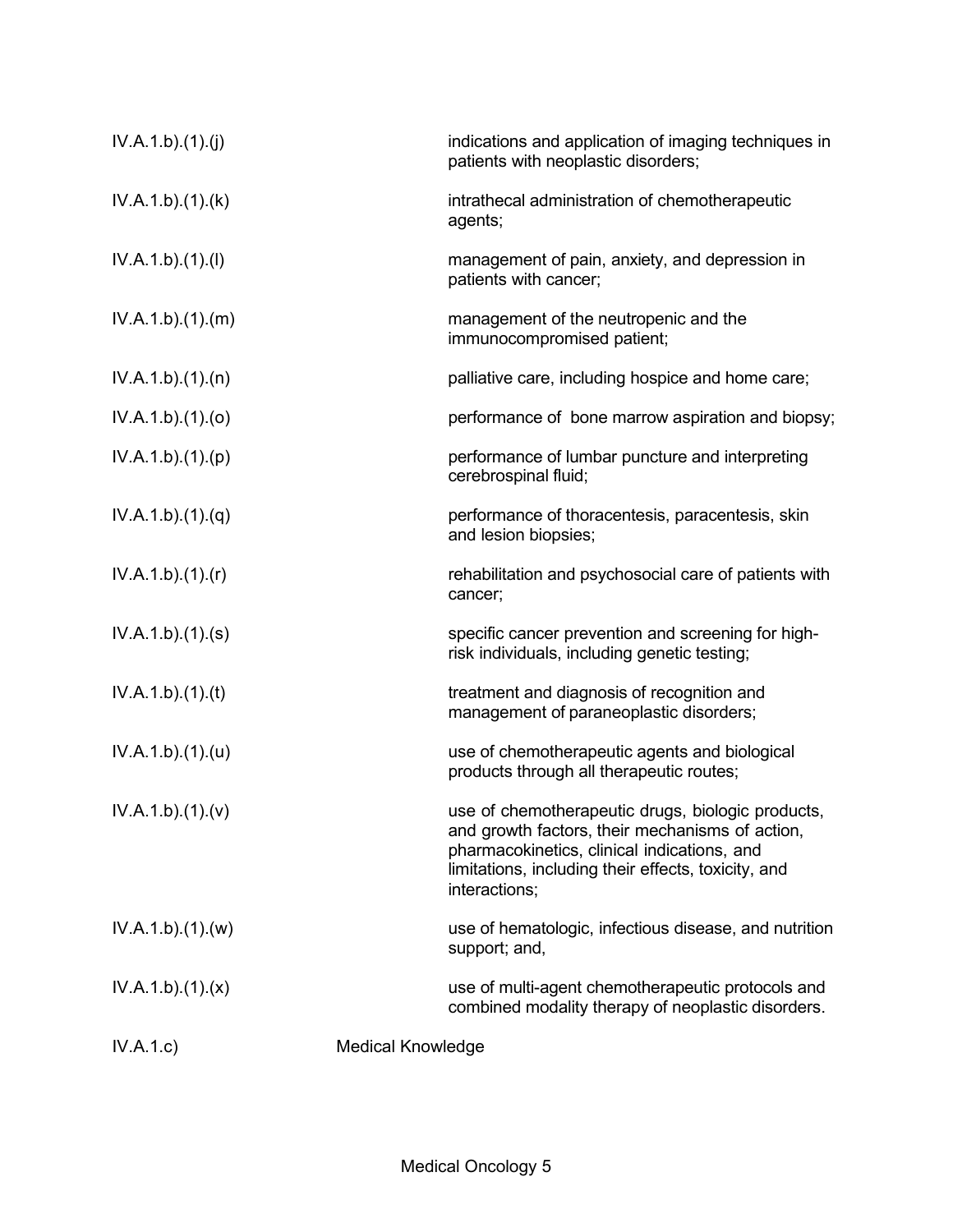| $IV.A.1.c.$ (1)                      | Fellows must demonstrate knowledge of established and<br>evolving biomedical clinical, epidemiological, and social-<br>behavioral sciences, as well as the application of this<br>knowledge to patient care. Fellows must demonstrate<br>knowledge of:                                           |
|--------------------------------------|--------------------------------------------------------------------------------------------------------------------------------------------------------------------------------------------------------------------------------------------------------------------------------------------------|
| $IV.A.1.c$ . $(1).$ $(a)$            | the scientific method of problem solving and<br>evidence-based decision-making;                                                                                                                                                                                                                  |
| IV.A.1.c)(1)(b)                      | indications, contraindications, and techniques for,<br>and limitations, complications, and interpretation of<br>results of those diagnostic and therapeutic<br>procedures integral to the discipline, including the<br>appropriate indications for and use of screening<br>tests and procedures; |
| $IV.A.1.c$ ). $(1).c)$               | pathogenesis, diagnosis, and treatment of disease,<br>including:                                                                                                                                                                                                                                 |
| $IV.A.1.c$ ). $(1).$ (c). $(i)$      | basic molecular and pathophysiologic<br>mechanisms, diagnosis, and therapy of<br>diseases of the blood, to include anemias,<br>diseases of white blood cells and stem cells,<br>and disorders of hemostasis and thrombosis;<br>and,                                                              |
| $IV.A.1.c$ ). $(1).$ (c). $(ii)$     | etiology, epidemiology, natural history,<br>diagnosis, pathology, staging, and<br>management of neoplastic diseases of the<br>blood, blood-forming organs, and lymphatic<br>tissues.                                                                                                             |
| $IV.A.1.c$ . $(1).$ $(d)$            | genetics and developmental biology, including;                                                                                                                                                                                                                                                   |
| $IV.A.1.c$ $.(1).(d).(i)$            | cytogenetics;                                                                                                                                                                                                                                                                                    |
| $IV.A.1.c$ . $(1).$ $(d).$ $(ii)$    | molecular genetics; and,                                                                                                                                                                                                                                                                         |
| $IV.A.1.c$ . $(1).$ $(d)$ . $(iii)$  | the nature of oncogenes and their products.                                                                                                                                                                                                                                                      |
| $IV.A.1.c$ . $(1).$ $(e)$            | physiology and pathophysiology, including:                                                                                                                                                                                                                                                       |
| $IV.A.1.c$ ). $(1).$ (e). $(i)$      | basic and clinical pharmacology,<br>pharmacokinetics, and toxicity;                                                                                                                                                                                                                              |
| $IV.A.1.c$ ). $(1).$ (e). $(ii)$     | cell and molecular biology;                                                                                                                                                                                                                                                                      |
| $IV.A.1.c$ . $(1).$ $(e)$ . $(iii)$  | hematopoiesis;                                                                                                                                                                                                                                                                                   |
| $IV.A.1.c$ ). $(1)$ . $(e)$ . $(iv)$ | molecular mechanisms of hematopoietic and<br>lymphopoietic malignancies;                                                                                                                                                                                                                         |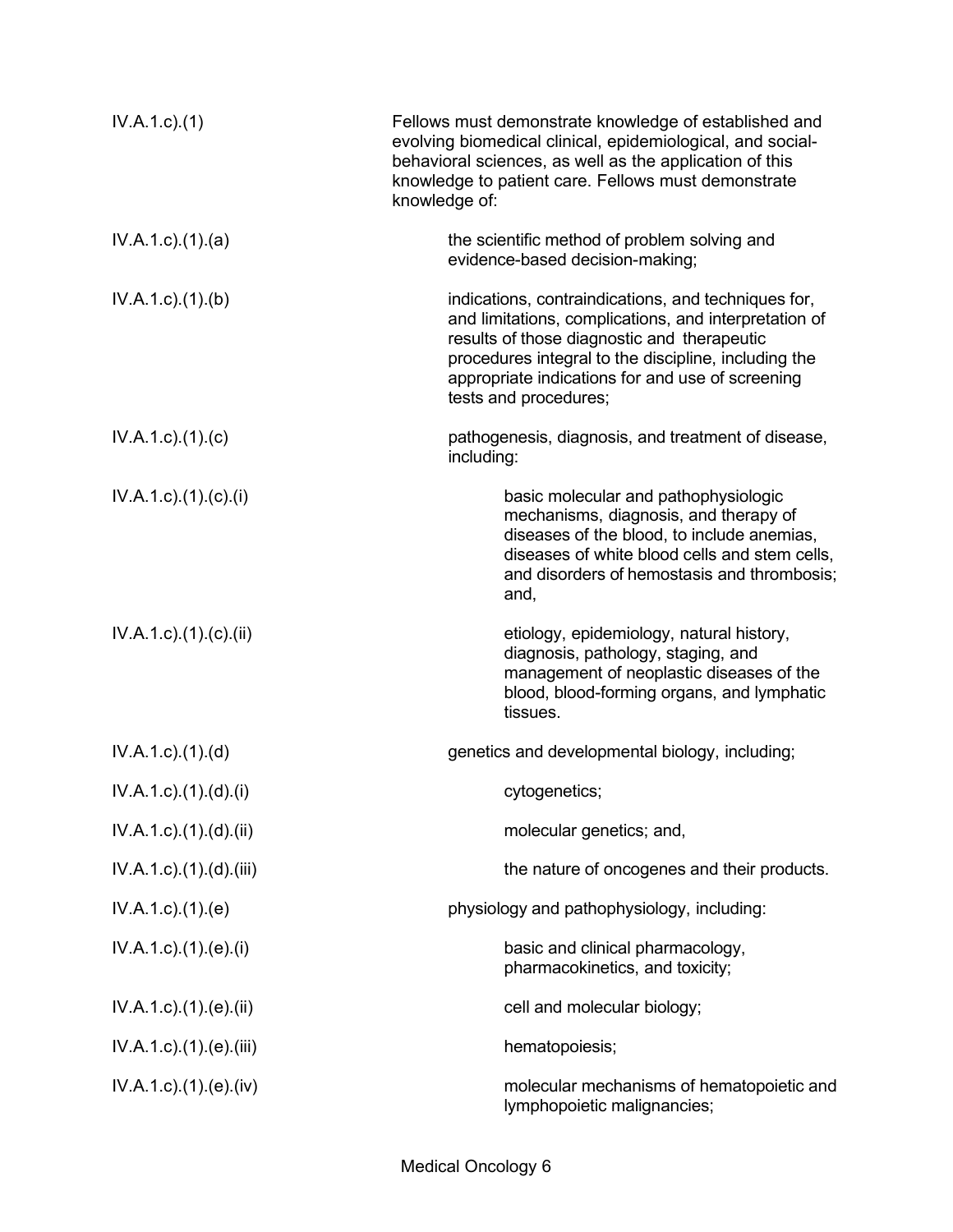| $IV.A.1.c$ . $(1).(e).(v)$       | pathophysiology and patterns of tumor<br>metastases;                                                                                            |
|----------------------------------|-------------------------------------------------------------------------------------------------------------------------------------------------|
| $IV.A.1.c$ . $(1).$ (e). $(vi)$  | principles of oncogenesis; and,                                                                                                                 |
| IV.A.1.c).(1).(e).(vii)          | tumor immunology.                                                                                                                               |
| IV.A.1.c)(1.(f))                 | clinical epidemiology and biostatistics, including<br>clinical study and experimental protocol design, data<br>collection, and analysis;        |
| IV.A.1.c.1(1). <sub>(g)</sub>    | the basic principles of laboratory and clinical testing,<br>quality control, quality assurance, and proficiency<br>standards;                   |
| $IV.A.1.c$ . $(1).(h)$           | immune markers, immunophenotyping, flow<br>cytometry, cytochemical studies, and cytogenetic<br>and DNA analysis of neoplastic disorders;        |
| IV.A.1.c)(1).(i)                 | malignant and hematologic complications of organ<br>transplantation;                                                                            |
| IV.A.1.c)(1)(i)                  | gene therapy;                                                                                                                                   |
| $IV.A.1.c$ . $(1).$ (k)          | principles of, indications for, and limitations of:                                                                                             |
| IV.A.1.c)(1)(k)(i)               | surgery in the treatment of cancer; and,                                                                                                        |
| IV.A.1.c).(1).(k).(ii)           | radiation therapy in the treatment of cancer.                                                                                                   |
| $IV.A.1.c$ ). $(1).$             | principles of, indications for, and complications of<br>autologous and allogeneic bone marrow or<br>peripheral blood stem cell transplantation; |
| $IV.A.1.c$ . $(1).$ (m)          | principles of, indications for, and complications of<br>peripheral stem cell harvests;                                                          |
| $IV.A.1.c$ . $(1).$ $(n)$        | management of post-transplant complications;                                                                                                    |
| $IV.A.1.c$ . $(1).$ $(o)$        | indications for, complications of, and risks and<br>limitations associated with:                                                                |
| $IV.A.1.c$ ). $(1).(o).(i)$      | lesion biopsies;                                                                                                                                |
| $IV.A.1.c$ ). $(1).(o).(ii)$     | lumbar puncture;                                                                                                                                |
| $IV.A.1.c$ . $(1).$ (o). $(iii)$ | paracentesis;                                                                                                                                   |
| $IV.A.1.c$ ). $(1).(o).(iv)$     | skin biopsies; and,                                                                                                                             |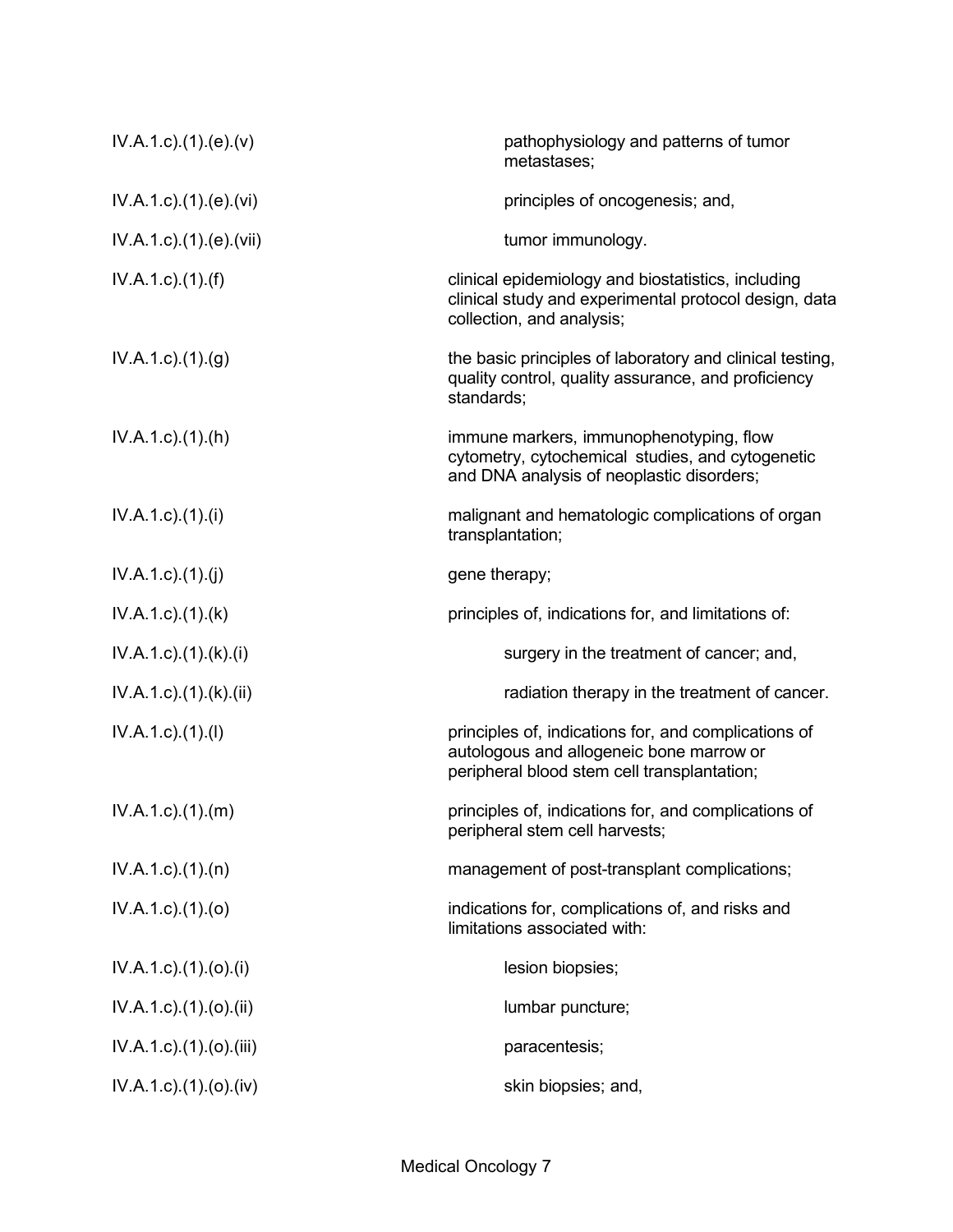| $IV.A.1.c$ ). $(1).(o)$ . $(v)$ | thoracentesis.                                                                                                                                                                                                                                                             |  |
|---------------------------------|----------------------------------------------------------------------------------------------------------------------------------------------------------------------------------------------------------------------------------------------------------------------------|--|
| $IV.A.1.c$ . $(1).(p)$          | mechanisms of action, pharmacokinetics, clinical<br>indications for, and limitations of chemotherapeutic<br>drugs, biologic products, and growth factors,<br>including their effects, toxicity, and interactions.                                                          |  |
| IV.A.1.d)                       | Practice-based Learning and Improvement                                                                                                                                                                                                                                    |  |
| IV.A.1.d)(1)                    | Fellows must demonstrate the ability to investigate and<br>evaluate their care of patients, to appraise and assimilate<br>scientific evidence, and to continuously improve patient<br>care based on constant self-evaluation and lifelong<br>learning.                     |  |
| IV.A.1.e)                       | Interpersonal and Communication Skills                                                                                                                                                                                                                                     |  |
| IV.A.1.e. (1)                   | Fellows must demonstrate interpersonal and<br>communication skills that result in the effective exchange<br>of information and collaboration with patients, their<br>families, and health professionals. Fellows must<br>demonstrate:                                      |  |
| IV.A.1.e. (1). (a)              | team leadership skills and the ability to work with an<br>interdisciplinary team by:                                                                                                                                                                                       |  |
| IV.A.1.e. (1).(a).(i)           | identifying essential team members;                                                                                                                                                                                                                                        |  |
| IV.A.1.e. (1). (a). (ii)        | defining the roles of team members; and,                                                                                                                                                                                                                                   |  |
| IV.A.1.e) (1) (a) (iii)         | evaluating the role of the interdisciplinary<br>team.                                                                                                                                                                                                                      |  |
| IV.A.1.f)                       | <b>Systems-based Practice</b>                                                                                                                                                                                                                                              |  |
| IV.A.1.f)(1)                    | Fellows must demonstrate an awareness of and<br>responsiveness to the larger context and system of health<br>care, including the social determinates of health, as well as<br>the ability to call effectively on other resources in the<br>system to produce optimal care. |  |
| IV.B.                           | <b>Regularly Scheduled Educational Activities</b>                                                                                                                                                                                                                          |  |
| IV.B.1.                         | Fellows must participate in multidisciplinary case management or tumor<br>board conferences and in protocol studies.                                                                                                                                                       |  |
| IV.C.                           | <b>Clinical Experiences</b>                                                                                                                                                                                                                                                |  |
| IV.C.1.                         | At least 12 months of education must be devoted to clinical experience.                                                                                                                                                                                                    |  |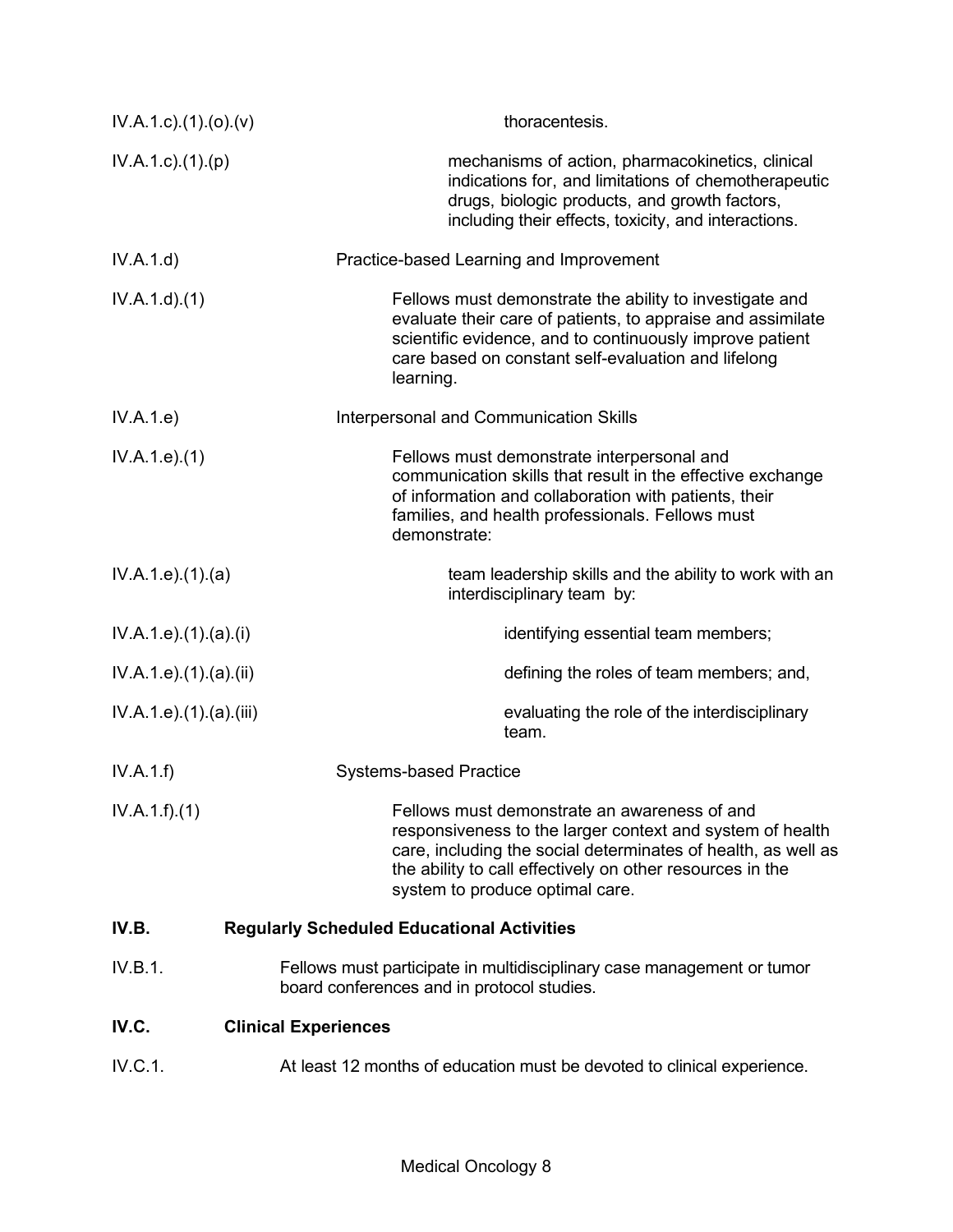| IV.C.1.a)       |                                      | At least 50 percent of the clinical experience must occur in the<br>outpatient setting.                                                                    |
|-----------------|--------------------------------------|------------------------------------------------------------------------------------------------------------------------------------------------------------|
| IV.C.1.b)       |                                      | The program must provide at least one month of clinical<br>experience in autologous bone marrow transplantation.                                           |
| IV.C.2.         |                                      | Fellows must participate in training using simulation.                                                                                                     |
| IV.C.3.         |                                      | Inpatient assignments should be of sufficient duration to permit continuing<br>care of a majority of a fellow's patients throughout their hospitalization. |
| IV.C.4.         |                                      | Fellows should have a structured continuity ambulatory clinic experience<br>that exposes them to the breadth and depth of medical oncology.                |
| IV.C.4.a)       |                                      | This should include an appropriate distribution of patients of<br>each gender and a diversity of ages.                                                     |
| IV.C.4.b)       |                                      | The experience should average one half-day each week<br>throughout the education program.                                                                  |
| IV.C.4.b)(1)    |                                      | Each fellow should, on average, be responsible for four<br>to eight patients during each half-day session.                                                 |
| IV.C.4.b)(1)(a) |                                      | Each fellow should, on average, be responsible<br>for no more than eight to 12 patients during<br>each half-day ambulatory session.                        |
| IV.C.4.c)       |                                      | The continuing patient care experience should not be interrupted<br>by more than one month, excluding a fellow's vacation.                                 |
| IV.D.           | <b>Scholarly Activity</b>            |                                                                                                                                                            |
|                 |                                      | See International Foundational Requirements, Section IV.D.                                                                                                 |
| V.              | <b>Evaluation</b>                    |                                                                                                                                                            |
|                 |                                      | See International Foundational Requirements, Section V.                                                                                                    |
| VI.             | The Learning and Working Environment |                                                                                                                                                            |
| VI.A.           | <b>Principles</b>                    |                                                                                                                                                            |
|                 |                                      | See International Foundational Requirements, Section VI.A.                                                                                                 |
| VI.B.           | <b>Patient Safety</b>                |                                                                                                                                                            |
|                 |                                      | See International Foundational Requirements, Section VI.B.                                                                                                 |
| VI.C.           | <b>Quality Improvement</b>           |                                                                                                                                                            |
|                 |                                      | See International Foundational Requirements, Section VI.C.                                                                                                 |